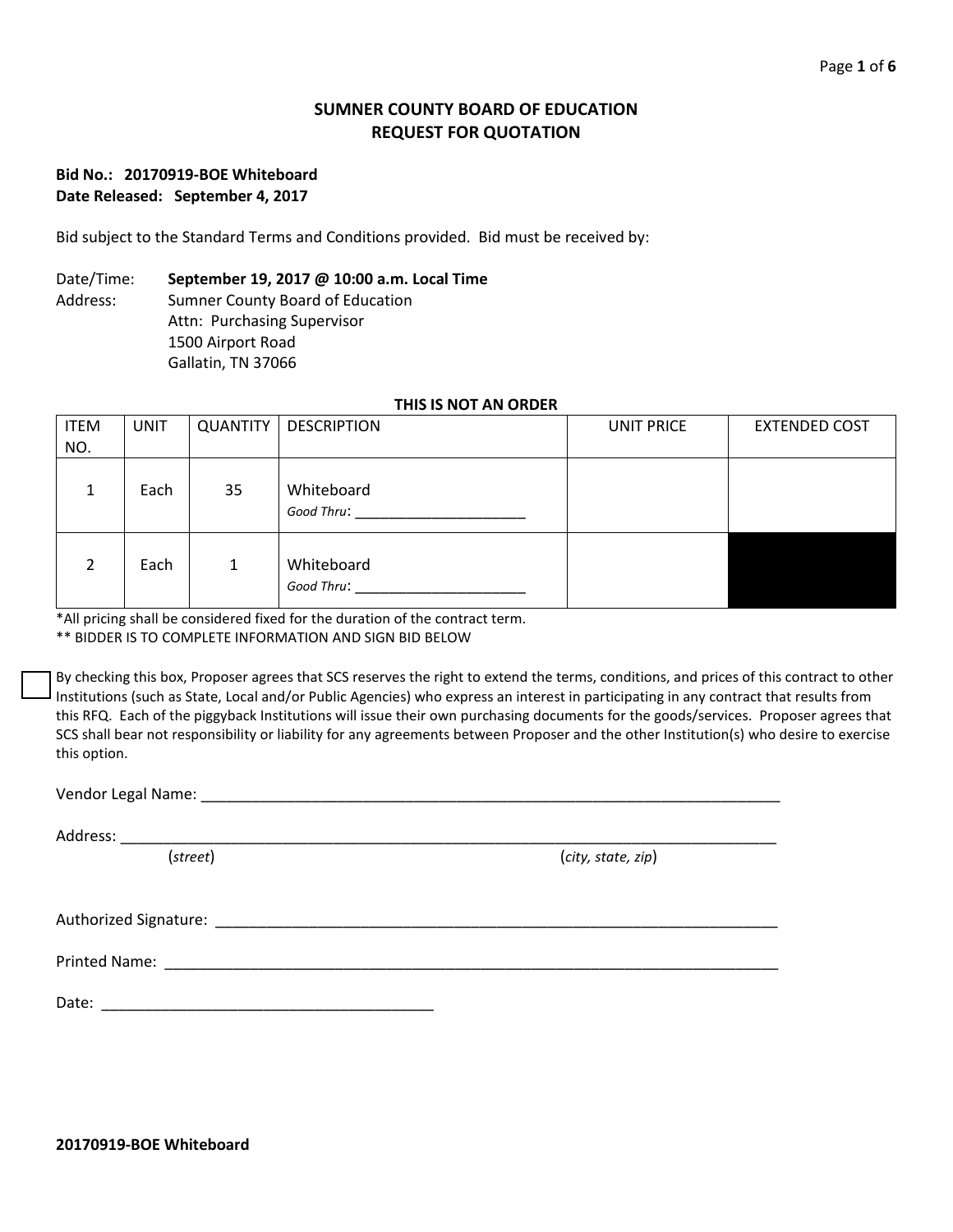# **NOTICE TO PROPOSERS**

There may be one or more amendments to this RFQ. In order to receive communication for any such amendments issued specifically to this RFQ, the proposer must provide the information requested below to the Sumner County Board of Education (SCS) Purchasing Department. The information may be sent by email to: Chris Harrison, Purchasing Supervisor, chris.harrison@sumnerschools.org. SCS will send amendments only to those proposers which complete and return this information in a timely manner.

| RFQ Number:             | 20170919-BOE Whiteboard |  |
|-------------------------|-------------------------|--|
| Company Name:           |                         |  |
| <b>Mailing Address:</b> |                         |  |
|                         |                         |  |
|                         |                         |  |
|                         |                         |  |
| Phone Number:           |                         |  |
| <b>Contact Person:</b>  |                         |  |
| Email Address:          |                         |  |

Emailed amendments will be sent in a Microsoft Word (Office for Windows) or Portable Document Format (pdf) format. Any alterations to the document made by the proposer may be grounds for rejection of proposal, cancellation of any subsequent award or any other legal remedies available to SCS.

Amendments will also be posted on the SCS website **https://sumnerschools.org/index.php/current-bids-and-rfps** and attached to the solicitation listing as a PDF or WORD file. Check the particular solicitation on the Current Bids and RFPs webpage for any posted amendments.

By completing and returning this form, the Proposer has expressed its intent to provide a proposal for **20170919-BOE Whiteboard.**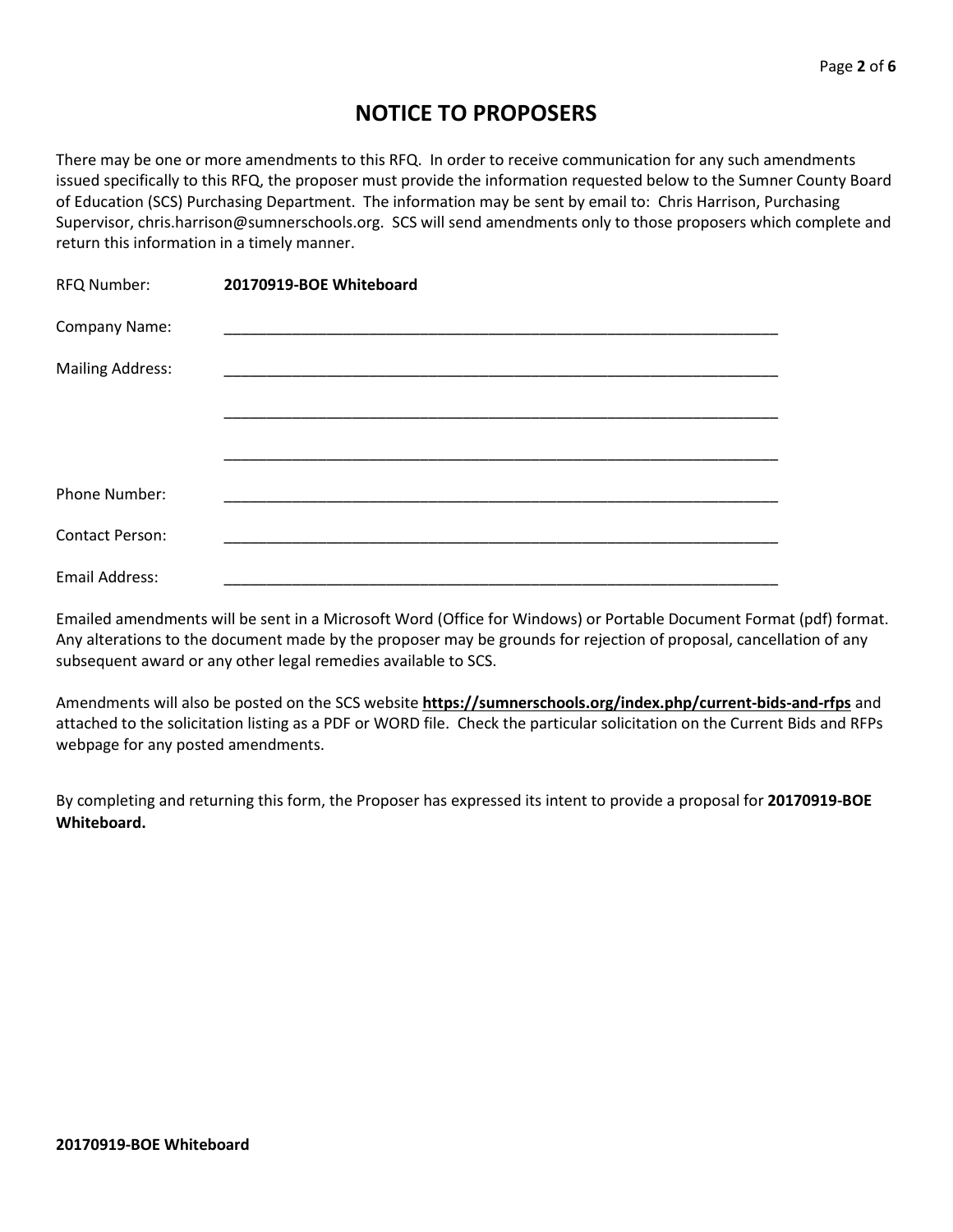## **SUMNER COUNTY BOARD OF EDUCATION REQUEST FOR QUOTATION 20170919-BOE Whiteboard**

The Sumner County Board of Education, herein known as "SCS", is soliciting bids for the purchase of whiteboards. SCS requests pricing for a one-time purchase along with guaranteed pricing for individual units. The one-time purchase must include cost for delivery to SCS. Delivery, for individual units, shall be calculated at the time of purchase.

| Delivery Address:  | Sumner County Board of Education<br>1500 Airport Road<br>Gallatin, TN 37066 |
|--------------------|-----------------------------------------------------------------------------|
| Delivery Schedule: | Monday – Friday<br>7:00 a.m. $-$ 1:30 p.m.                                  |

\*A loading dock and forklift are available at this location.

# **Product Information**

The following specifications are based on the MooreCo, Inc. Porcelain Steel Whiteboard with ABC Trim (Part No. 2H2NM). SCS shall accept bid for products that meet or exceed the referenced item/specification.

- Writing Surface: Porcelain Steel
- Magnetic: Yes
- Frame: Anodized Aluminum
- Tray: Full-length
- Width: 12ft.
- Height: 4ft.

All pricing must be valid for a minimum of ninety (90) days from the date of bid opening for evaluation and award.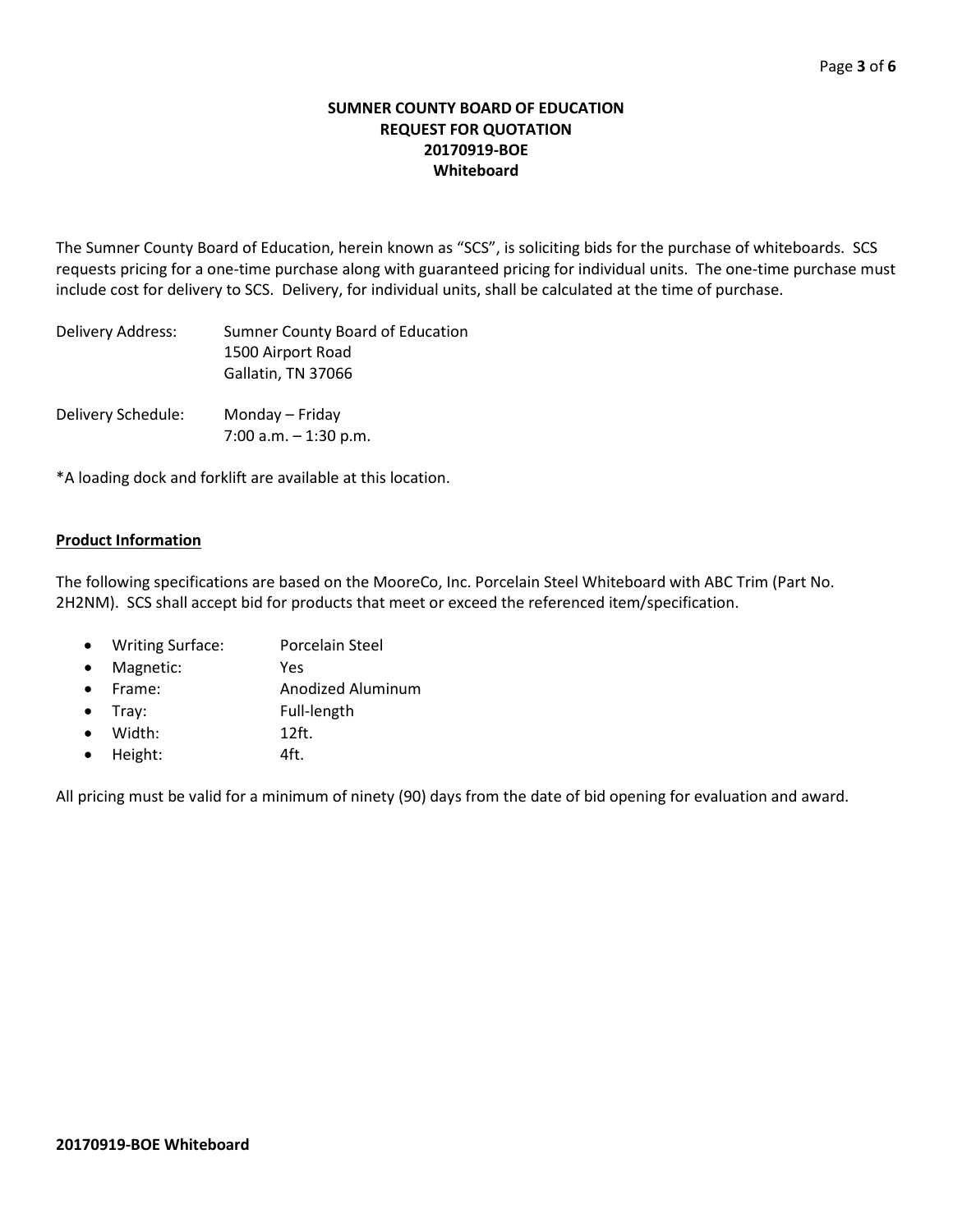#### **REQUEST FOR QUOTATION STANDARD PURCHASING TERMS & CONDITIONS SUMNER COUNTY BOARD OF EDUCATION (SCS)**

#### **1. PREPARATION AND SUBMISSION OF BID.**

- **a.** Failure to examine any drawings**,** specifications, or instructions will be at the bidder's risk. Any deviation from the stated terms, conditions and specifications must be coordinated with and approved in writing by the SCS Purchasing Supervisor.
- **b.** BID SUBMITTAL / SIGNATURE: Bid shall give the full name and business address of the bidder. If the bidder is a corporation, the name shall be stated as it is in the corporate charter. Bids must be signed in ink by the bidder's authorized agent. Unsigned bids will be rejected. Bids are to be sealed and the outside of the envelope is to reference the bid number. The person signing the bid must show his title, and if requested by the institution, must furnish satisfactory proof of his or her authority to bind his or her company in contract. Bidder understands that by submitting a bid with an authorized signature, it shall constitute an offer to SCS. Bids must be typewritten or in ink; otherwise they may not be considered. Purchase orders will be issued to the firm name appearing on the W9. Facsimile responses will not be considered.
- **c.** SCS is not responsible for any costs incurred by any vendor pursuant to the RFP. The vendor shall be responsible for all costs incurred in connection with the preparation and submission of its proposal.
- **d.** All bids that exceed \$25,000 must have the Company Name, License Number, Expiration Date thereof and License Classification of Contractor listed on the outside of the sealed envelope, as required by State of Tennessee Code Annotated 62-6-119.
- **e.** Bids are to be received in the location designated on the bid no later than the specified date and time. Late bids will NOT be opened or considered.
- **f.** No erasures permitted. Errors may be crossed out and corrections printed in ink or typewritten adjacent to error and must be initialed in ink by person signing bid.
- **g.** Specifications: Reference to available specifications shall be sufficient to make the terms of the specifications binding on the bidder. The use of the name of a manufacturer, or any special brand or make in describing an item does not restrict the bidder to that manufacturer or specific article, unless specifically stated. Comparable products of other manufacturers will be considered if proof of compatibility is contained in the bid. Bidders are required to notify SCSs Purchasing Supervisor whenever specifications/procedures are not perceived to be fair and open. The articles on which the bids are submitted must be equal or superior to that specified. Informative and Descriptive Literature: The bidder must show brand or trade names of the articles bid, when applicable. It shall be the responsibility of the vendor, including vendors whose product is referenced, to furnish with the bid such specifications, catalog pages, brochures or other data as will provide an adequate basis for determining the quality and functional capabilities of the product offered. Failure to provide this data may be considered valid justification for rejection of bid.
- **h.** Samples: Samples of items when called for, must be furnished free of expense, and if not destroyed will, upon vendor's request within ten (10) days of bid opening, be returned at the bidder's expense. Each sample must be labeled with the bidder's name, manufacturer's brand name and number, bid number and item reference.
- **i.** Time of Performance: The number of calendar days in which delivery is to be made after receipt of order shall be stated in the bid and may be a factor in making an award, price notwithstanding. If no delivery time is stated in the bid, bidder agrees that delivery is to be made within two weeks (10 business days) of order.
- **j.** Transportation and delivery charges should be included in the price and be fully prepaid by the vendor to the destination specified in the bid. Bid prices shall include delivery of all items F.O.B. destination.
- **k.** New materials and supplies must be delivered unless otherwise specifically stated in the bid.
- **l.** Alternate/multiple bids will not be considered unless specifically called for in the bid.
- **m.** Only bids submitted on bid forms furnished by the Institution will be considered.
- **n.** By signing this bid where indicated, the bidder agrees to strictly abide by all local, state and federal statutes and regulations. The bidder further certifies that this bid is made without collusion or fraud.
- **o.** Failure to Bid/Error in Bid. In case of error in the extension of prices in the bid, the unit price will govern. Late bids will NOT be opened or considered. Bidders are cautioned to verify their bids before submission, as amendments received after the bid deadline will not be considered. No bid shall be altered, amended or withdrawn after opening. After bid opening, a bidder may withdraw a bid only when there is obvious clerical error such as a misplaced decimal point, or when enforcement of the bid would impose unconscionable hardship due to an error in the bid resulting in a quotation substantially below the other bids received. Bid withdrawals will be considered only upon written request of the bidder.

#### **20170919-BOE Whiteboard**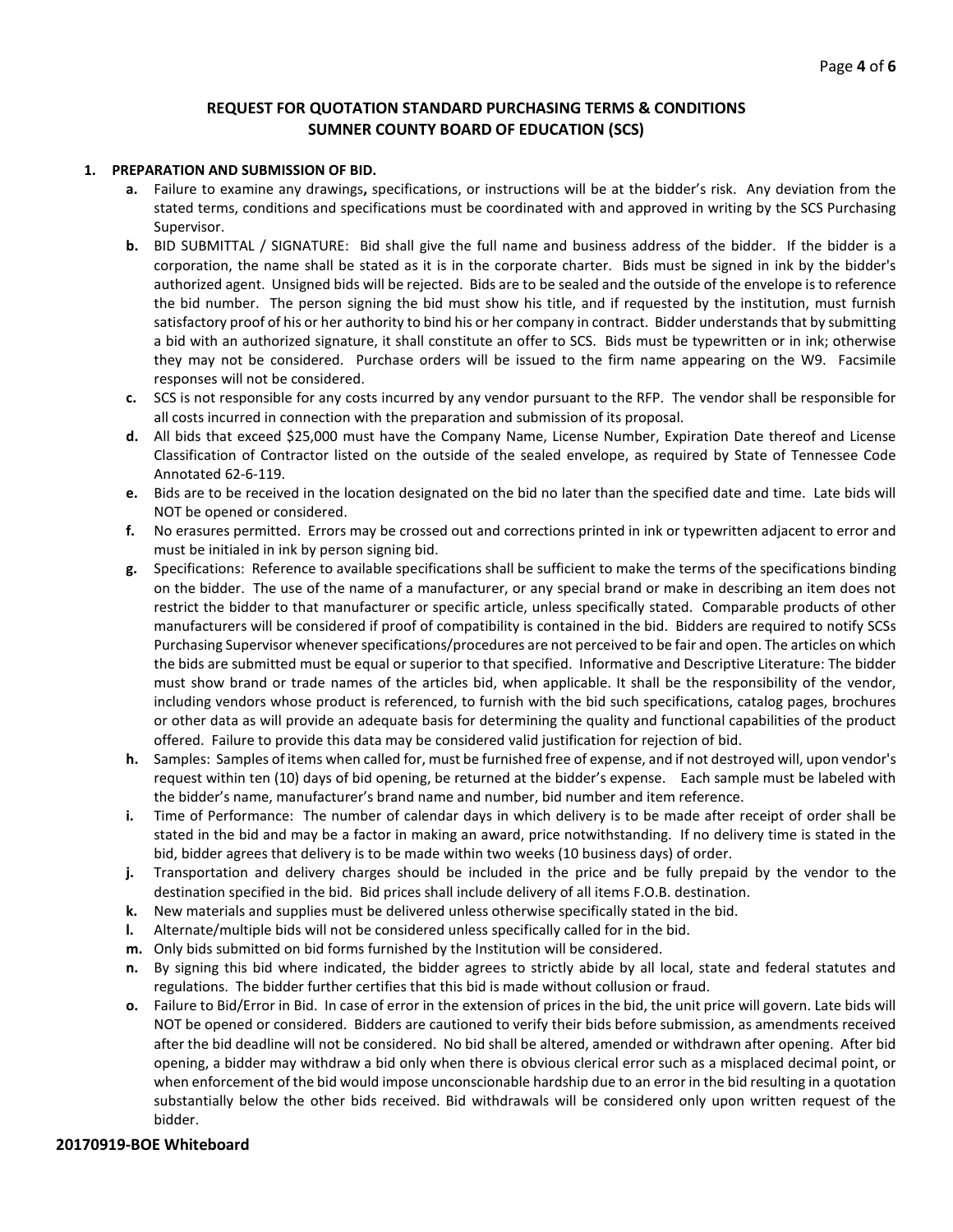- **2. OPEN RECORDS.** In order to comply with the provisions of the Tennessee Open Records Act, all bids will be publicly opened and are subject to public inspection after the award upon written request. Bidders may be present at bid opening. Summary information will be posted the SCS website, www.sumnerschools.org under the Invitation to Bid link.
- **3. ACCEPTANCE AND AWARD.** SCS reserves the right to reject any and all bids and to waive any informality in bids and, unless otherwise specified by the bidder to accept any item in the bid. Action to reject all bids shall be taken for unreasonably high prices, errors in the bid documents, cessation of need, unavailability of funds, or any other reason approved by SCS.
	- **a.** Contracts and purchases will be made with the lowest, responsive, responsible, qualified bidder. The quality of the articles to be supplied, their conformity with the specifications, their suitability to the requirements of the Institution, cash discount offered and the delivery terms will be taken into consideration.
	- **b.** Any deviation from these stated terms, specifications and conditions must be coordinated with and approved in writing by the Purchasing Supervisor.
	- **c.** Prices quoted on the response (if any) are to be considered firm and binding until the said equipment, supplies or services are in the possession of SCS.
	- **d.** SCS reserves the right to order more or less than the quantity listed in the bid.
	- **e.** Prices quoted in the response (if any) are to be considered firm and binding until the terms and conditions of the RFQ are in the possession of SCS.
	- **f.** If a bidder fails to state a time within which a bid must be accepted, it is understood and agreed that SCS shall have ninety (90) days to accept.
	- **g.** No purchase or contract is authorized or valid until the issuance of a SCS purchase order in accordance with SCS policy. No SCS employee is authorized to purchase equipment, supplies or services prior to the issuance of such a purchase order.
	- **h.** If the appropriate space is marked on the bid, other Institutions (such as State, Local and/or Public Agencies) may purchase off the contract during the same period as SCS.
	- **i.** The awarded bidder will be required to post a performance and payment bond in the amount of 25% of the contract price if it exceeds \$100,000 as stated by State of Tennessee Code Annotated 12-4-201.
	- **j.** If the project cost is in excess of \$25,000 a performance bond must be secured by the requesting part in an amount equal to the market improvement value.
- **4. PAYMENT**. Payment terms must be specified in the bid response, including any discounts for early payment. Partial payments will not be approved unless justification for such payment can be shown. Terms will be net 30 days. Payment will not be made until all the conditions of the RFP/RFQ are inspected and approved as meeting all specifications by persons appointed by SCS.
- **5. DEFAULT OF SELECTED VENDOR.** In case of vendor default, SCS may procure the articles or services from other sources and hold the defaulting vendor responsible for any resulting cost. If the awarded vendor violates any terms of their response, the contract, SCS policy or any law, they may be disqualified from bidding for a period of two years for minor violations or longer for major violations. Bids from disqualified bidders will not be accepted during the period of disqualification.
- **6. INSPECTION OF PURCHASES.** Articles received which are not equivalent will not be accepted and will be picked up by the vendor or returned to vendor, shipping charges collect. SCS shall have a reasonable period in which to inspect and accept or reject materials without liability. If necessity requires SCS to use nonconforming materials, an appropriate reduction in payment may be made.
- **7. TAXES.** SCS is tax exempt; do not include taxes in quotation. Vendors making improvements or additions to, or performing repair work on real property for SCS are liable for any applicable sales or use tax on tangible personal property used in connection with the contract or furnished to vendors by the state for use under the contract.
- **8. NONDISCRIMINATION.** SCS is an equal opportunity employer. SCS and bidder agree to comply with Titles VI and VII of the Civil Rights Act of 1964, Title IX of the Education Amendments of 1972, Section 504 of the Rehabilitation Act of 1973, Executive Order 11,246, the Americans with Disabilities Act of 1990 and the related regulations to each. Each party assures that it will not discriminate against any individual including, but not limited to employees or applicants for employment and/or students, because of race, religion, creed, color, sex, age, disability, veteran status or national origin. In the event that any claims